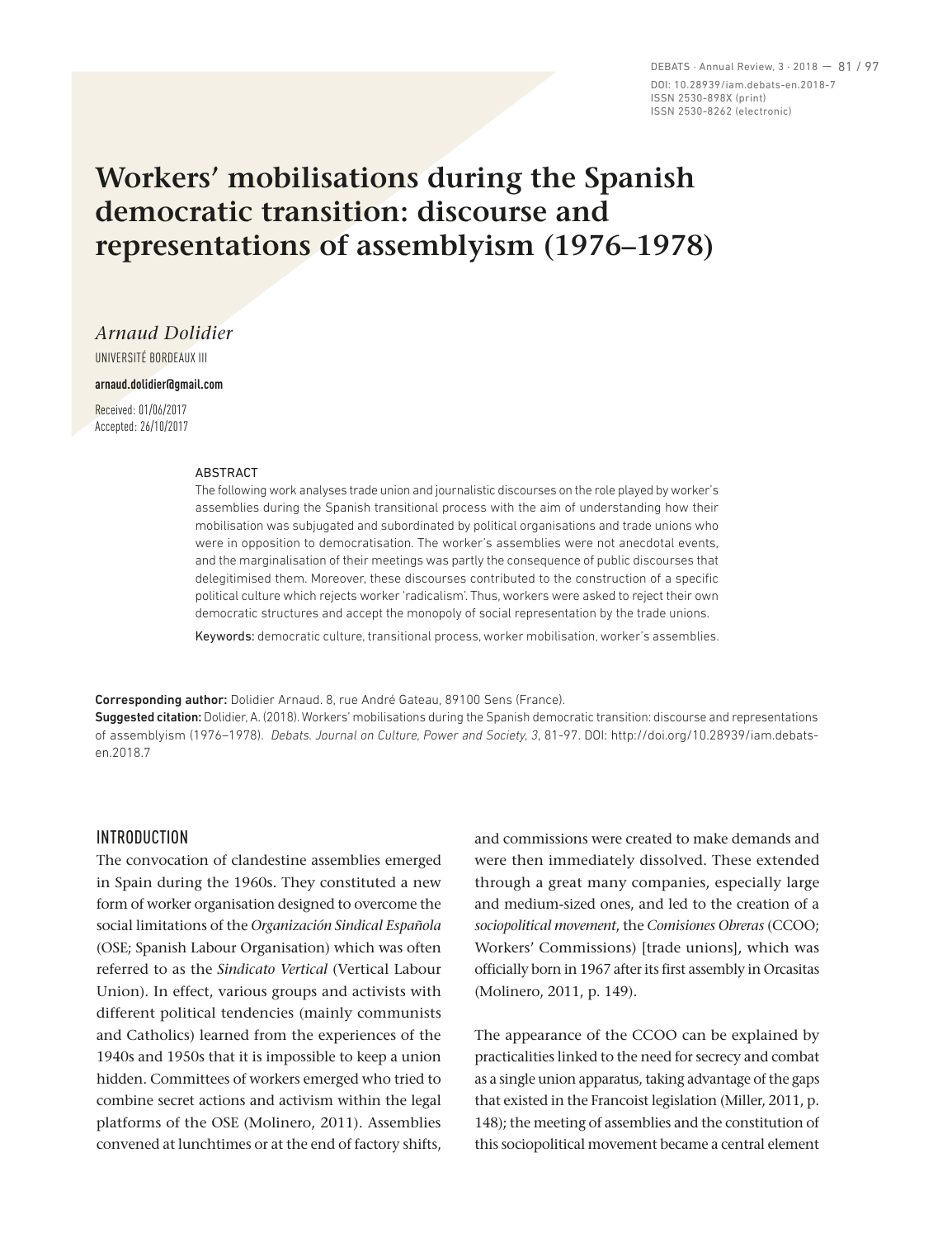in the formation of new collective identities: assembly as a form of organisation came to mean 'assemblyism', and was used to characterise what today's historians, as well as journalists and trade unionists of the time**<sup>1</sup>**, called the 'new workers movement'.**<sup>2</sup>** This movement was the fruit of assembly speeches connected with others that advocated the need for *union unity*. However, the CCOOs remained heterogeneous. This manifested itself in the strategic and political divergences of its members and the political groups that cohabited it (Hernández, 1972). Some organisations to the left of the *Partido Comunista de España* (PCE; the Communist Party of Spain), such as the *Partido del Trabajo de España* (PTE; the Party of Labour of Spain), the *Organización Revolucionaria de los Trabajadores* (ORT; Workers' Revolutionary Organisation), or the *Liga Comunista Revolucionaria* (LCR; Revolutionary Communist League), criticised [the PCE's] 'reformist' stance;**<sup>3</sup>** the greatest divergences were over whether or not to present themselves at the OSE's trade union elections (Díaz, 1977, p. 146). Some defended anticapitalist positions and rejected the idea of insertion into the Francoist union to obtain positions as trade union delegates. On the other hand, the majority of the PCE considered that the workers' social demands should be articulated around a global anti-Franco struggle, bringing together all the social forces with the aim of establishing a provisional government in charge of making the 'democratic rupture' a reality. Therefore, [to them] this involved monopolising the union delegate positions in order to strengthen the CCOO.

Faced with the impotence of the Vertical Labour Union and the fragility of the structures of 'class unionism' (the trade union centres were not legalised until April 1977), the rise of workers' mobilisations was accompanied by the generalisation and expansion of assemblies. Thus, between 1974 and 1977, all of the workers' conflicts were structured and organised as assemblies (Pérez Pérez, 2006). There were several types: company (or personnel) assemblies and section (or workshop) assemblies, which allowed debate and the delivery of demands. There were also general assemblies that were considered sovereign and which had the final power of decision. Finally, there were also assemblies or committees of elected delegates with revocable positions and whose objective was to negotiate with businessmen and coordinate conflicts between different factories. Thus, we were witnessing the construction of a "a certain open, participatory, and unitary assembly culture" (Pérez Pérez, 2001, p. 389).

With the death of the dictator in November 1975, the Franco regime crisis accelerated and the assembly movements became politicised, especially because they had been so repressed, and this was accompanied by the feeling of 'class solidarity'.**<sup>4</sup>** These movements were not only driven by trade unionists, but also by independent revolutionary groups whose political traditions come from council communism and anarcho-syndicalism.**<sup>5</sup>** They understood assemblyism as the means to produce a new revolutionary process insofar as the sovereign nature of the assemblies guaranteed the autonomy of conflicts before parties and unions. These assembly strikes reached their peak at the beginning of 1976 (Amorós, 2008) and contributed to reinforcing collective worker identifications based on articulating the concept of class in the form of assembly organisations.

<sup>1</sup> For example, see that of Nicolás Sartorius, leader of the PCE and CCOO, and journalist in the magazine *Triunfo* (Sartorius, 1976a, p. 34).

<sup>2</sup> For the historian Xavier Domènech, Spain witnessed the emergence of a "new workers movement" in the 1960s (2012, p. 224).

<sup>3</sup> For more on the political organisations to the left of the PCE, see Laiz (1995) and Casanellas and Martínez (2012).

<sup>4</sup> For example, throughout the Basque Country there were 13 general strikes between January 1976 and May 1977, whose motives were essentially political and which made demands against repression. Moreover, 'political' strikes and strictly wage-based strikes in the Basque Country were confused in a movement whose characteristics increasingly resembled an attempted revolutionary rupture. See Molinero and Ysàs (1998, p. 240).

<sup>5</sup> It should be noted that very few studies have been devoted to analysing the relationships between the assembly movements and revolutionary, independent, and anarchosyndicalist political currents. In the field of historiography, apart from the work of José Antonio Pérez cited above, it is worth consulting the article by Vega (2011), as well as the one by Carnicero and Pérez (2005).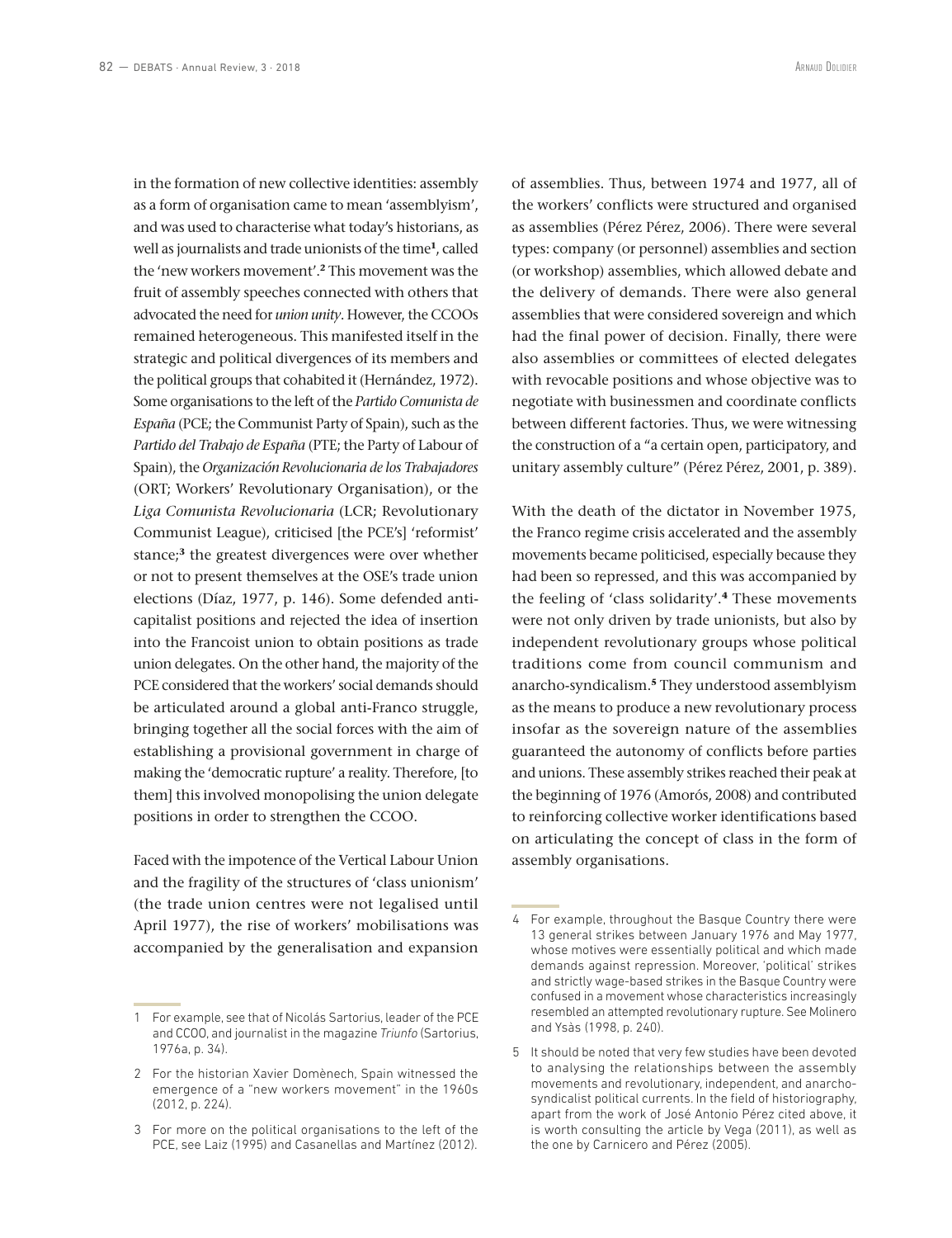Some [academics] sometimes allude to the existence of a 'labour union movement', while for other events we refer to an 'assembly movement'.**<sup>6</sup>** However, assemblyism began to weaken in 1977 and, as a new framework of social relations between employers and workers was built within a model defined as 'neo-corporatist', disappeared from the landscape of mobilisation.**<sup>7</sup>** Indeed, the construction of new institutions in the world of work during the transition (from 1978, the 'works councils' and 'union sections') contributed to the slowdown of the assembly movements. The statistics show that there were more strikes in 1979 than in 1976,**<sup>8</sup>** but their nature and organisation had considerably changed. Whereas in 1976 the workers' social movements were characterised by the politicisation of their protagonists, by the radical nature of several specific strikes, and by general strikes, in 1979 the conflicts were mainly sectoral and they were often caused by [dissatisfaction with] the negotiation of general agreements between unions, employers, and the government. They lost all their political content and union federations directed their course (Vega, 2011, p. 181). With the unions having acquired a preponderant role, practically no assembly dynamics remained.

In a recent article, the historian José Babiano (2012) wonders if social history, by focusing on the strikes during the Franco regime and the transition, contributed to building a form of 'epic narration' of the workers' resistance. In fact, historiography has given visibility to the workers' mobilisations and has shown their decisive role in the weakening of the Franco regime and in the arrival of democratic freedoms (Molinero and Ysàs, 1998). However, we would like to emphasise that these epic narratives are often inscribed within the teleological and normative narrative of the triumphant transition, which was undertaken despite using methodology from the social sciences and theory of social movements.**<sup>9</sup>** Undoubtedly, this is linked to the fact that the conceptual structure used by many historians is based, on the one hand, on the idea of the individual rationality of profit-maximising and loss-minimising actors and, on the other, a sociology that privileges the 'structures of political opportunity'.**<sup>10</sup>**

Despite the introduction of new concepts to consider the role of cultural factors in the deployment and configuration of repertoires of collective action,**<sup>11</sup>** the oft-criticised dichotomy between 'old' and 'new' social movements makes it difficult to verify the complexity of the worker strikes during the 1970s in Spain. In effect, the seemingly anecdotal and ephemeral aspect of assembly practices has reduced historians' interest [in them], and they

- 10 This is the case, for example, of the works of Durán (2000).
- 11 For example, as in the case of Xavier Domènech, who introduces the study of cultural factors into his work and reflects on how new worker identities were built on the transmission of knowledge and experience.

<sup>6</sup> The clandestine worker's press analysed at the *Fundación 1º de Mayo* in Madrid, between the end of 2014 and the beginning of 2015, as well as the archives consulted in the *Pavilion of the Republic* and the *Fundació Cipriano Garcia*  in Barcelona in July 2012, show that during the course of several events (strikes in construction and metal-works in 1976 and 1977, general strikes in the Basque Country and Catalonia in 1976, etc.), there were struggles [in terms] of semantic appropriation with the objective of establishing a collective worker identity. Whenever it is necessary to designate the origin of one of the strikes with a political worker issue, one must also speak of the 'independent workers' movement', the 'assembly workers' movement', the 'union workers movement', etc. This semantic battle continued, to a lesser extent, within the historiographical field, with the use of the expression 'new workers' movement', which competes with the 'other workers' movement', used by the philosopher Santiago López Petit (2008) to account for a counter-current social reality.

<sup>7</sup> The term 'neocorporatism' serves to define the new system of wage relationships that was implemented in 1978 to differentiate it from fascist corporatism, instead associating it with the corporatism practiced after the Second World War in numerous democratic regimes. For a study of the relationship between anarcho-syndicalism and neocorporatism during the Spanish democratic transition, see Bartolomé (2005).

<sup>8</sup> In 1976 there were 1,568 strikes, 3,639,000 strikers, and 13,752,000 lost hours of work, while in 1979 the statistics included 2,680 strikes, 5,713,000 strikers, and 18,917,000 lost hours of work. Source: Yearbooks on Labour Statistics and Social Affairs, Ministry of Labour and Social Security, cited by García (2008).

<sup>9</sup> Fore more on the relationship between history, social movements, and the theory of social movements, see Pérez Ledesma (1994).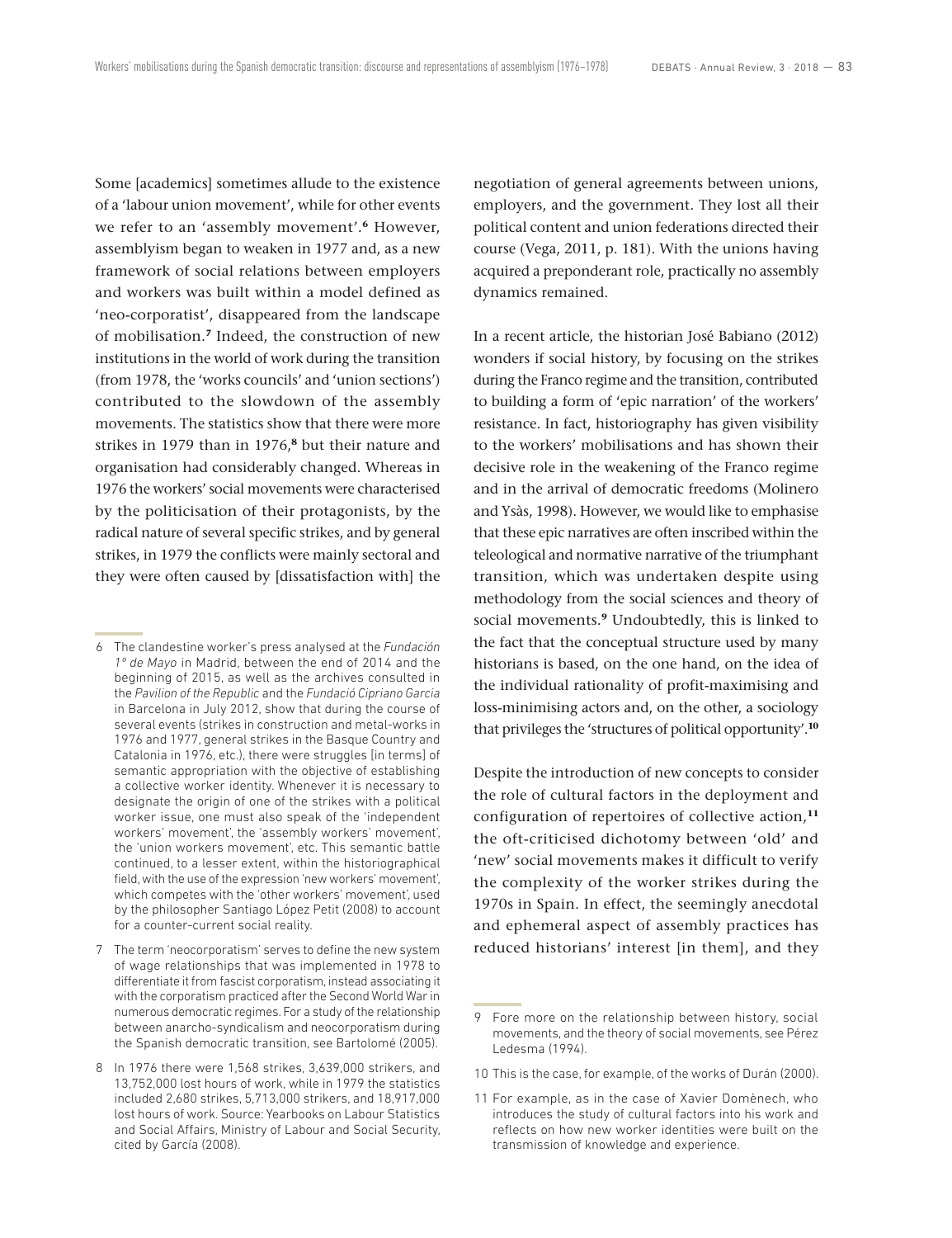have even ignored their existence when criticising and interpreting labour movements during the late Francoist and transition era (Vega, 2011, p. 176). This also explains the lack of interpretations regarding the issues of subordination and marginalisation of the workers' movements in the parties and in the opposition unions, resulting from a lack of contextualisation of key concepts. But the naturalisation of terms by historiography is totally understandable if we remember that the history of the transition began as a story of the transition itself, that is, a story of legitimation of a model process.**<sup>12</sup>** Subsequent approaches that have reintroduced social movements as an important factor in [the transition] process use a 'classic' vocabulary whose false meaning is evident and did not question what these political categories ('class' or 'labour movement', for example) were in reality really mobilising.

Thus, trying to understand why and to what extent the assembly practices were discredited, leads us to ask ourselves if the evolution of these workers' mobilisations was determined in some way by discursive constructions that participated in the reconfiguration and resignification of these practices. Because, to find a way for the 'democratic movement' promoted by the opposition to be integrated into the new political framework built by the Francoist reformers, among other things, revolutionary and anti-capitalist aspirations had to be marginalised and the 'workers' world' partially demobilised. This meant that the opposition's ideological and practical changes, especially those of its two main organisations (Andrade, 2012), partly caused the subordination of the workers' social movements to [the party line]. Their relegation within the political space is not simply conjuncture; specific discourses [stating that] assemblyism is incompatible with democratic change were produced and disseminated during specific events such as far-reaching strikes or at times of workers' insubordination [because], within

12 On the construction of the myth of the transition model, consult Bazzana-André (2006) and Godicheau (2014).

the dominant discourses, these [manifestations] were perceived as obstacles to the success of the democratic process.

Discrepancies about the organisation and representation of the conflict, produced by the press to warn workingclass society about the dangers of radicalising strikes in the context of the transition, reveal strong relationships between the grassroots and organisations, disagreements within movements, and the re-arrangement and restructuring of ranks.**<sup>13</sup>** These strong ties and the willingness of journalists and commentators to specifically report on these mobilisations demonstrates the existence of 'conceptual fractures' (Nexo Autonomía, 2002) in the way the labour movement was understood and what its role should be during the transition.

# FROM ASSEMBLIES TO ASSEMBLYISM: SOCIAL REPRESENTATIONS OF PROTESTS *Stereotypes of the middle class*

When Adolfo Suárez was appointed president of the new Spanish government in July 1976, the newspaper *El País* published an article which defined this 'political man' as the representative of the middle class. The article's journalist stated that these classes, born during the Franco regime's economic expansion, could guarantee stabilisation of the process of political change in the face of the disturbances of the peace and threats posed by social mobilisations (*El Paí*s, 7 July 1976. p. 9). As pointed out by Sánchez León (2014), construction of a collective imagination based on how the middle classes are represented comes from Francoist political cultures that had developed a mesocratic

<sup>13</sup> This work is primarily based on the reading and analysis of four publications, chosen for their roots in the traditions of the left, and aimed to determine the evolution of political languages and ideological reformulations of the media organisations more closely associated with the democratic opposition than to the Francoist reformist sectors: *Cambio 16*, *Triunfo*, *Diario 16*, and *El País.* The work also consulted the *Partit Socialista Unificat de Catalunya* (PSUC; the Unified Socialist Party of Catalonia) fund [records] (ANC1-230) from the *Arxiu Nacional de Catalunya* (ANC; the National Archive of Catalonia).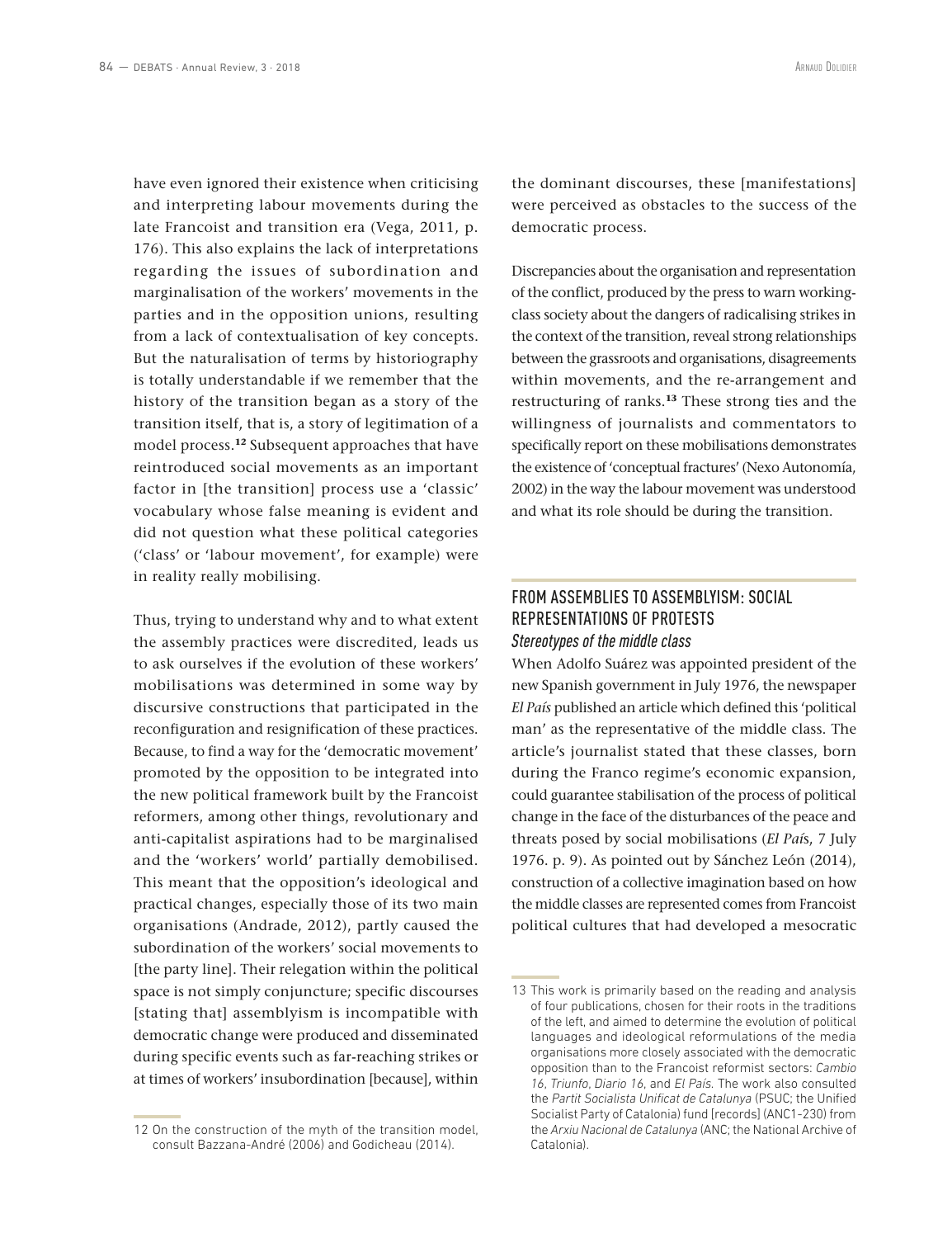discourse.**<sup>14</sup>** However, this historian also shows that these discourses are present in anti-Francoist ideologies and he illustrates it in an article that appeared in *El País* at the time of the inauguration of the new Suárez government in 1976:

> A *Times* correspondent defines Mr. Suárez as representative of the upper-middle class and writes that, with his election, the middle class was in power. A modern and dynamic middle class that accommodated Franco while growing in wealth and sophistication, but *that now saw the need to change* to a more open and less artificial society (*El País*, 7 July 1976).**<sup>15</sup>**

The construction of new social representations led the immense majority of workers to feel that they no longer belonged to the working class, but rather, to the middle classes (Sánchez, 2014). This 'middle-isation' of society contributed to the attenuation of class identities within the collective citizen identity, and in so, these middle classes [became the] guarantors of civility and pacifism. Thus, while Suárez's government started meeting with the democratic opposition parties and unions in July 1976, we simultaneously witnessed the marginalisation of the strikers' movements in favour of one-off days of actions and partial strikes. This is the case, for example, of the national strike day convened on 12 November in the same year, not by factories and neighbourhood assemblies, but by the leading authorities of the *Coordinadora de Organizaciones Sindicales* (COS; the Trade Unions Coordinator), comprising the *Unión General de Trabajadores* (UGT; the General Union of Workers), the *Unión Sindical Obrera*  (USO; the Workers' Union) and CCOO. In addition, the closure of companies and intensification of dismissals were accompanied by increasingly defensive strikes, while, from 1974 if not before, workers carried out protest actions on the offensive which set out their political demands. This general decline in workers' mobilisations, and assembly practices in particular, should be linked to the evolution of this semantic field in the written press, which itself was already a vehicle for new values and had been participating in the construction of a peaceful public space.

# *The 'wildcat' strikes*

These transformations should be analysed taking into account that late 1975 and early 1976 were marked by a succession of workers' mobilisations, general strikes, and social explosions that destabilised both anti-Franco political forces and democratic opposition organisations.**<sup>16</sup>** Given the uncertainty created by this social and political situation, representatives of public opinion (journalists, politicians, intellectuals, etc.) proposed reviewing and analysing the assembly mobilisations in order to better understand and control them. This is illustrated by the intervention of a law professor, Juan Antonio Sagardoy Bengoechea, interviewed by the newspaper *El Correo Español-Pueblo Vasco* and republished by *El País*, in which he states that:

> In Spain, all the strikes are now wild and the only way to civilise them is a profound mutation of the union structure, giving way to free and autonomous workers' organisations that lead, maintain strikes and take responsibility for them (*El País*, 13 May 1976).

Assembly practices were associated with the idea of 'wildcat strikes', which new union structures —which also harmonised with the old ones— tried to 'civilize'. Thus, unlike wildcat strikes, syndicalism is associated with the idea of *responsibility* in a period in which the increase in workers' mobilisations was interpreted by the prevailing social groups as a destabilising factor: the anti-Francoist forces (which were still illegal in 1976)

<sup>14</sup> In the Royal Spanish Academy dictionary, the term 'mesocracy' is defined as a political regime in which the middle class is predominant. In French, this term can be translated with the expression régime politique bourgeois (Petit Robert), that is, a regime that establishes a meritocratic logic embodied and legitimised by the same middle classes.

<sup>15</sup> All the italics in the following citations in this article are the author's.

<sup>16</sup> Ferran Gallego (2008) pointed out that the two democratic opposition bodies, the *Junta Democrática de España* (JDE; the Democratic Junta of Spain) and *Coordinación Democrática*  (Democratic Coordination), joined forces in March 1976 after their experience of the assembly movement in Vitoria and for fear of becoming overwhelmed.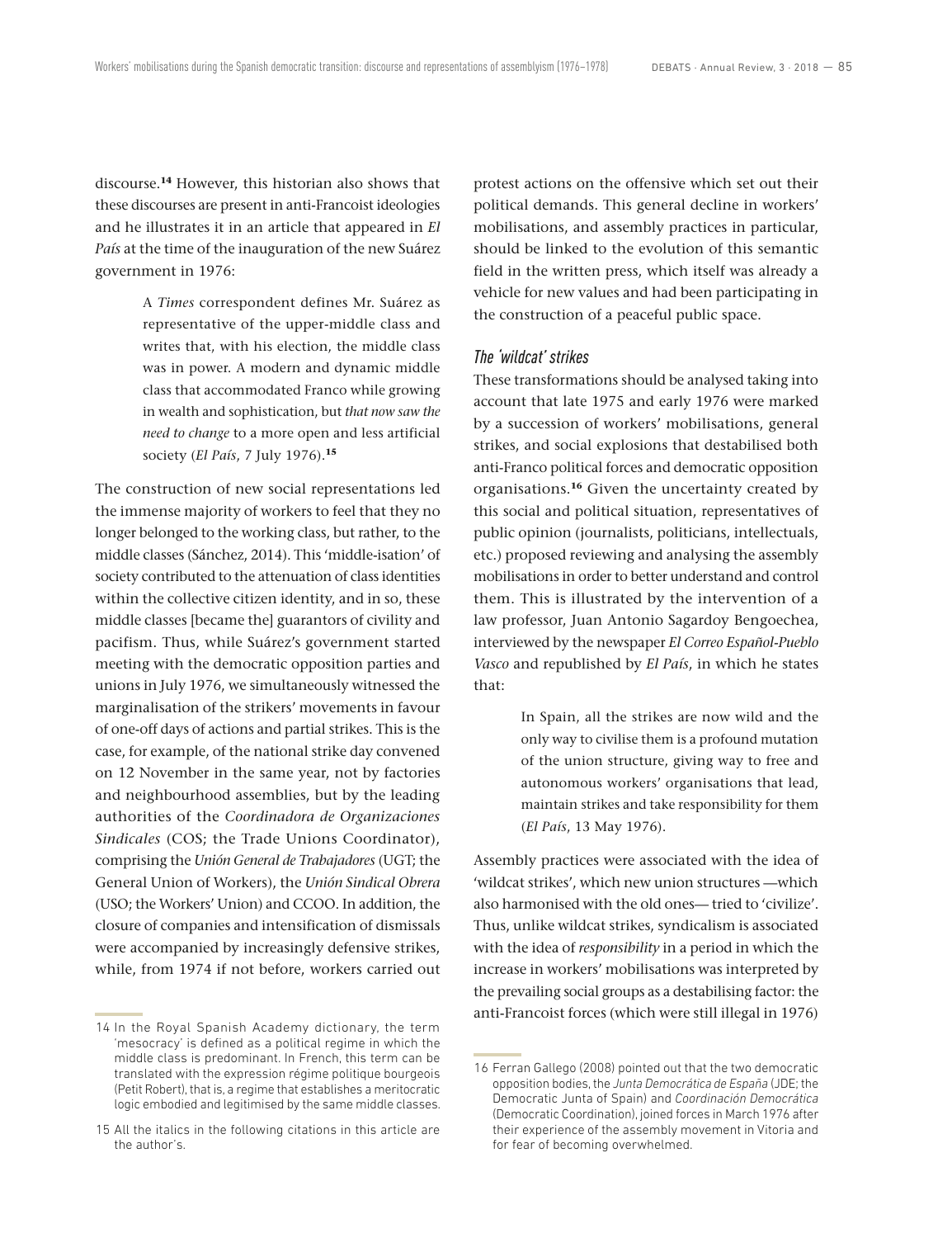were perceived as able to contain the radicalisation of workers' mobilisations and to ensure the success of the union transition process. Thus, with the right to freedom of expression in assembly, protest, and decision making, these labour collectives had to transform into structures capable of *orientating*, *guiding*, and especially, holding [its members] *accountable*. Responsibility was understood as the idea that nonconformists should stop organising an unlimited number of strikes and should eliminate strike pickets and confrontations between their collective-action repertoire and [law]-enforcement [services]; it was about *educating* them in negotiation.

These social practices, which had been approved by the workers themselves during multiple assemblies, were blamed for destabilising the country's political situation. This is because the strikers were concerned about politics but they damaged the democratic opposition organisations' objectives because they wanted to be the only ones authorised to speak 'on behalf of' the workers. Effectively, these strikes were 'wild' because they broke the practical and symbolic boundaries assigned to their functions, and displaced the sensible division between those with the legitimacy to speak and those without access to means of public communication.**<sup>17</sup>** They were wild because they destabilised the representation established by Francoist powers and also threatened the anti-Francoist union and political leader's strategies.

Although the term 'savage strikes' was used by the government and by the intellectual and journalistic media, there were examples, such as that of the activist and CCOO theoretician, Nicolás Sartorius, who criticised the use of this term to refer to the strikers' movements:

The impropriety of the application of the term "wildcat strikes" to unemployed workers is that here the union structure has not changed since its corporatist, Vertical Labour Union origins, and workers usually find that their aspirations are not channelled (Sartorius, 1976b).

This term was not legitimate because the very nature of the Francoist Vertical Labour Union did not allow workers' aspirations to be channelled; therefore, it was understood that democratic unions were capable of [this type of representation]. Evoking and analysing the Madrid metro strike in January 1976, Nicolás Sartorius denounces the very idea of wildcat strikes:

> The first harsh word that jumped into the press in the *ABC* and *Ya*—if I remember correctly, just after the start of the conflict, was the one of wildcat strike. With it perhaps they were trying to use modern language, [like] a European [voice], picking up the term which in Europe defines the strikes that the workers undertake without their union's [authorisation]. *But for that we [...] would have to have European unions* (Sartorius, 1976b, p. 14–15).

It is not the term which trade unionists were attacking, but its use [which was] marked by a political context in which unions and democratic parties were still illegal. While the government chose not to legalise workers' organisations, it would be impossible to talk about wildcat strikes, meaning that it was [only] possible to use this concept in a 'democratic' context in which union and legal structures regulated social relations in the world of work; only with this condition could this term be referenced.

Whether by law professors or intellectual trade union activists, we saw the construction of a common conceptual framework based on the idea of a democracy in which the workers would no longer play a political role and would be limited to the category of 'social subjects', expressing their discontent through the unions. The construction of a democratic political culture also encompasses the idea that the right to strike is legitimate if it is not exercised in a wild manner,

<sup>17</sup> For Jacques Rancière (2000), the division 'of the sensible' designates a system of evidence that defines the existence of 'a common' based on the division of parts and exclusive spaces. This common is destabilised when a political subject, understood as having an enunciative and demonstrative capacity, reconfigures the relation between the visible and the decidable. In our opinion, the workers displaced this division during the course of the 1976 social mobilisations.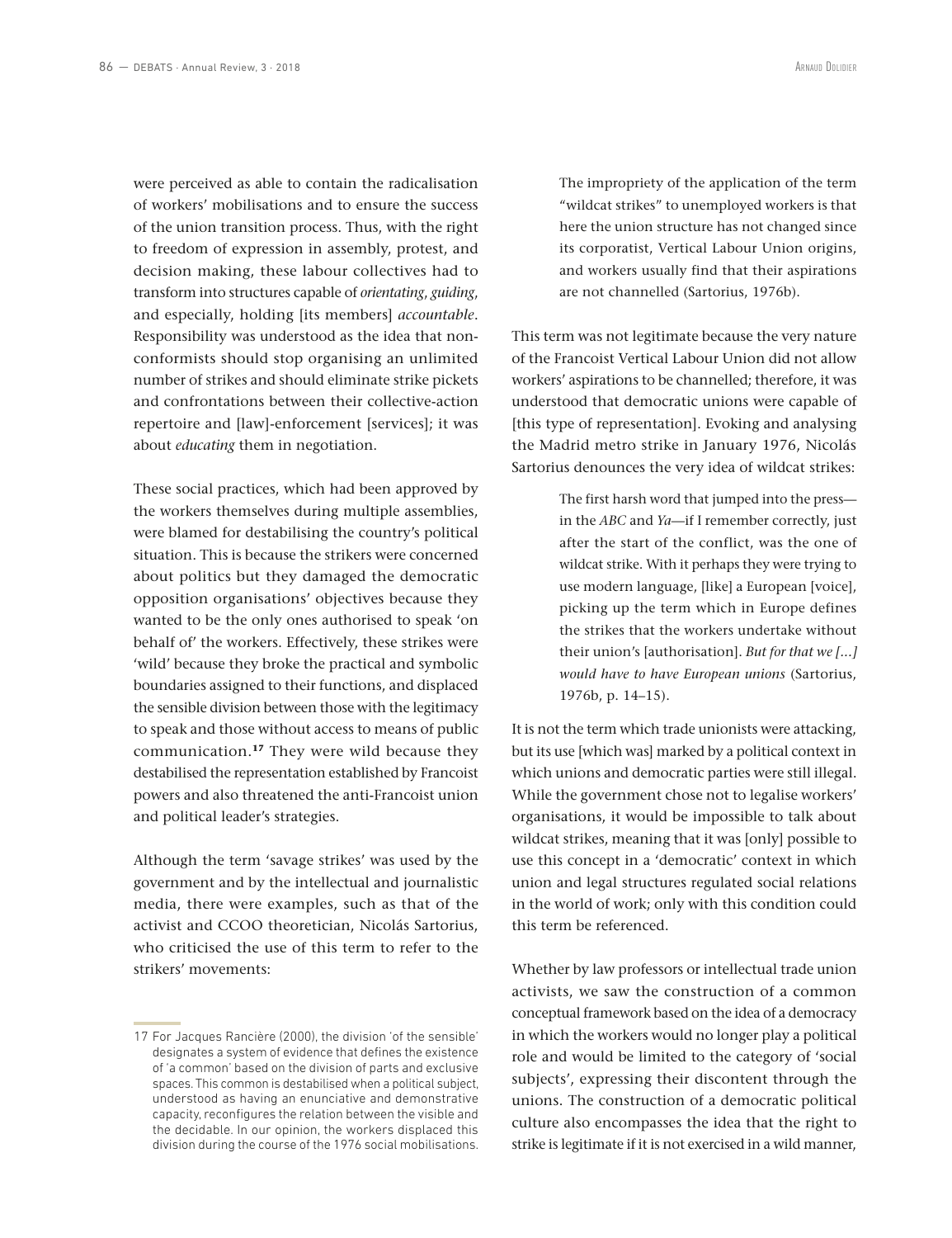that is, without regulation or representation. Requests for regulation were promoted between intellectuals and the written press, which perceived wildcat strikes to be the result of the absence of democratic organisms acting as regulators between those involved in the conflict, and so they were able to marginalise them.

#### *Depoliticising the world of workers*

Constructing the feeling of 'social belonging' to a particular class through assembly practices leads, as we mentioned above, to the politicisation of the strikers. New forms of democratic participation were built, but these were combated because they [seemed to promote the] idea that politics should be the exclusive property of elites. That [democracy] must be exercised in places such as parliament and not in factories and neighbourhoods, as this quote from September 1976, when the trade unionist Cipriano García was received with a CCOO delegation by the Minister of Trade Union Relations, Enrique de la Mata, shows:

> The negotiating process could be slow, it would have to be advanced by the trade unions. For us, those dangers are real, but it is precisely the lack of freedom that sharpens conflicts, lengthens them, *puts politics inside companies when it should have another arena* [...]. The labour movement has shown signs of maturity, it is not out of control, we are aware that we must understand how to control conflicts and end them successfully (Sartorius, 1976c. p. 16–17).

We observe that the unions assure the minister that the social movements are controlled—contained in any case—in order to guarantee the good results in the process of political negotiation between the opposition and the government. To control these dangers, the trade unionist proposes the idea of establishing democratic freedoms, and these must lead to the depoliticisation of workers' social movements. The dominant discourses show the will of the political and union elites to preserve their monopoly on the expression of the 'social [elements]' of factories and to destroy other forms of understanding [these movements]—the ones which rejected the way the process of political change was being directed. Simultaneously, several commentators and reporters, as well as politicians or intellectuals, directly addressed the protest leaders to tell them that they must accept the institutional and governmental framework through which the transition was being deployed, and that they should leave aside possible alternatives; an example, is the advice of the university [professor] and politician, Luis González Seara, printed in October 1976 in the pages of *Diario 16*: "This does not seem [to be] the moment for revolutionary ruptures or for political utopianism, but of a pragmatism leading to democratic change and alternatives of power through elections" (González, 197, p. 4).

This quote contributes to the relegation of a series of political alternatives to the [category of] 'unrealisable' to the field of utopia. The idea was that democratic change must be associated with pragmatism and uniformity for future parliamentary elections to be organised in the long run. The effort to generally discredit revolutionary political cultures and assemblyism in particular, was linked to ideological changes in the journalistic and intellectual media and opposition political organisations, [a change] we could define as a 'linguistic transition' (Fernández, 2008), produced by constructing negative representations attributed to assembly strikes.

However, through 1976 and 1977, starting from assemblies, the strikers continued to organise themselves. Trade union centres were still illegal, but assemblyism still maintained a certain legitimacy because it had participated in the fall of Arias Navarro's government. However, the spread of the term wildcat strike, created by the Francoist elites, found its equivalent in the opposition, and especially in trade unionists, with expressions such as 'indefinite strikes' or 'unlimited strikes'. While it is evident that these two ideas do not have the same meaning, they converge in that they both consider the radicalisation of workers' movements to be negative for the future. For their part, trade unionists criticised these strikes, which were prolonged from assembly to assembly and which acquired an indefinite character; they also considered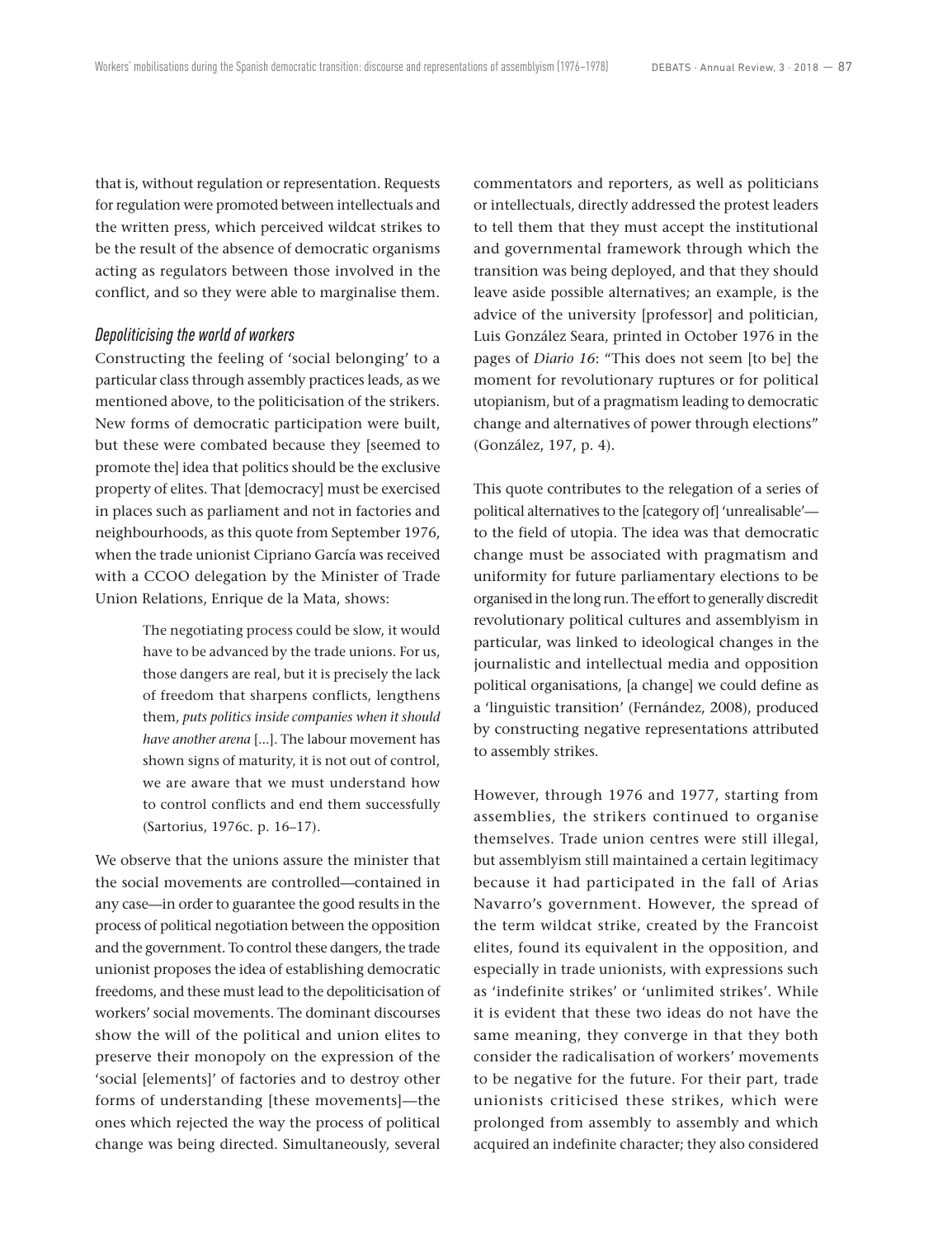that they jeopardised possible negotiations, whether at the national and governmental levels or at the local level, in some professional branches or companies. They took the position that these strikes were mobilisations approved by assembly agitation, without prior debate via the political and union organisations which were supposed to be leading them. Thus, this could create a situation of general conflict between the democratic opposition and the anti-Francoist unions, as the *Federació del Metall de Catalunya* (the Metal Federation of Catalonia), [which formed] part of the CCOO, stated in January 1976:

> We are aware that only MOBILISATIONS of workers in their different forms (demonstrations, strikes,...) can be the instruments that impose their demands but remembering that these mobilisations have to be in a responsible, unitary and coordinated way, that show employers our strength; and not with the call for indefinite strikes, without any way out, that hinder our struggle and help employers to take workers into a social pact.**<sup>18</sup>**

Thus, assemblyism was accompanied by indefinite strikes, accused of playing the bosses' game. Faced with some strikes that rejected or criticised the slogans of democratic opposition organisations, the union leaders developed a discourse based on responsibility and the need for negotiation and planned ends to strikes: "Strikes also end and perhaps the most difficult thing is to know how to conclude them well" (Sartorius, 1976b). These types of statement also appeared in the widely-circulated written press, although for other reasons. In effect, the unions wanted to maintain a general situation of mobilisation so that it could put pressure on the government. For its part, the written press was in favour of democracy and collaborated by reinterpreting explosive social situations to try to normalise them. This translated into the characterisation and definition of what

18 ANC, PSUC (ANC1-230), *Federació del Metall de Catalunya* of CCOO, 03.01.40.43. CCOO. Trade union activity in the metal sector, 1968–1982.

a strike should be in a country that calls itself democratic. For example, in November 1976, the writer and Spanish intellectual, Francisco Umbral, stated in *El País* that:

> The strike is the most democratic, t*he most peaceful* and the most rational thing that has been invented for the proletariat to speak its language of silence in the face of the eloquence of money. [...] Strikes, in short, are a necessary evil in the dialectic of surplus value, a resource, not an ideal or a utopia, but [one] which, like all great limited resources, becomes the pathetic, unanimous and almost Brechtian expression of destiny (Umbral, 1976).

Thus, strikes were defined as a rational, democratic, and peaceful practice. However, whether considered as an end or a means, they were not at all synonymous with pacifism when the article was published in November. This declaration was made on the day of the 12 November strike in relation to the legitimisation of new modes of action—one-off partial strikes, exclusively organised by unions, peaceful demonstrations, etc. In 1976, social struggles in the form of demonstrations and occupations of factories and churches were still the victims of repression by police forces.**<sup>19</sup>** The actions deployed by strikers in public spaces, such as distributing pamphlets or setting up pickets, were synonymous with conflicting practices which were not at all peaceful. Therefore, if the reality of strikes was not peaceful, insisting on this characterisation aims to normalise indefinite strikes whose representations, based on the class struggle, were accused of fomenting violence and radicalism. Strikes are legitimate if they form part of a *democratic* framework with an institutionalised function.

<sup>19</sup> The repression that especially marked 1976 was that in Vitoria, where police used tear gas against strikers who were gathered in a church. When they left the church, the police opened fire on them, killing three workers and causing numerous injuries. However, the historian Sophie Baby points out that, between 1975 and 1982, the violence of the rebels (of the extreme right, of the revolutionary left, and of radical nationalism) caused 536 deaths. While, on the other hand, state violence caused 178 deaths (Baby, 201, p. 54).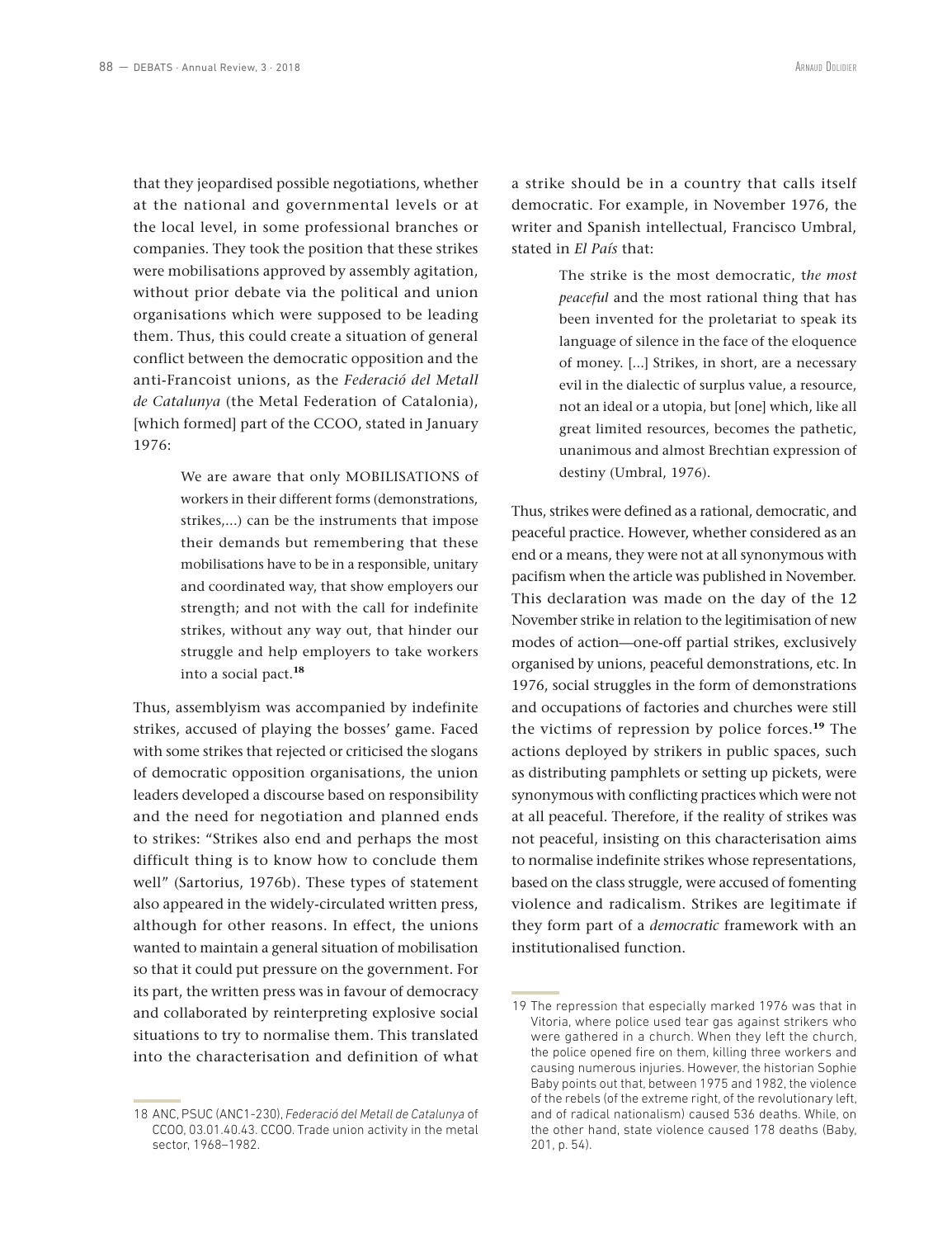The assembly could create new languages that put the role trade unions wanted to have in directing these movements at risk. These were counter-current languages used by political subjects who were themselves subject to the democratic opposition guidelines—revolutionary activists, trade unionists, or simply strikers who were utterly determined to win new rights—languages that destabilised the projects of reformation undertaken by the political and trade union elites. To avoid this, several journalists directed their writing towards the workers' world, advising them to limit their protests so as not to hinder the process of political transition.

> Workers—and Spaniards are demonstrating their serenity and clarity of ideas—think that "the strike for the strike itself" may not be of interest in a conventional approach and *they prefer to limit themselves to exercising their rights, preferring, in this case, other forms of negotiation*. Going from there to concluding that strikes are a resource limit is a leap, because ultimately the strike is, before anything, the genuine way to set working conditions (Villa, 1976).

This discourse urged homogenisation of the proletariat by insisting on its protagonists' position, in what they really want. From then on, the emergence of indefinite strikes, that is to say, strikes that were prolonged from assembly to assembly, became synonymous with a strike for the strike itself, or, wildcat strikes. The lexical field is eloquent: *clarity* and *serenity* are feelings associated with the idea of self-limitation and negotiation in the context of the exercise of the right to strike. In addition, one must also point out that the quoted fragment speaks on the workers' behalf without actually giving them the floor. Strikes are understood as a legitimate right, but workers must be aware that they must be used properly, without hampering negotiations between the government and the opposition.

Some subjects struggle against submission and the imposition of subjectivity. Thus, subjectivation processes are derived from power relations and can be defined as ways of behaving [when faced with different] possible actions (Foucault, 1982). Therefore, it can be assumed that the dominant narratives have allowed a space of collective action, legitimised by a moral space, to be created from the diffusion of terms and lexical fields that insist on good behaviour. This makes it possible to neutralise workers' social conflicts [by labelling them as] counter-current and thus, discrediting them. In this way, values and principles such as pacifism, civility, or even responsibility become the product of a moral economy (Fassin, 2009),**<sup>20</sup>** transmitted by a regime of repression adapted to one of humanisation. Perhaps we might think that if these values come at least in part from rules which themselves depend partially on values, then the political instrumentalisation of the emotions of these events will be inscribed in declarations that would send these assembly practices back to the past, accusing them of pursuing an anachronistic struggle and not adapting to the new democratic realities.

# THE MEANINGS OF ASSEMBLYISM *Assemblyism and moderation*

Throughout the 1970s, the trade union and political organisations of the Francoist opposition maintained the workers' assemblies but questioned assemblyism. The assemblyism that called strikes but did not seem to require parties and unions to be able to function, especially because its delegates were elected by the assembly. Thus, the legitimacy of these delegates was superior to that of the CCOO's trade union delegates who were present in the Vertical Labour

<sup>20</sup> Indeed, in [my] opinion, the values and norms imposed during the course of the transition were linked to moral sentiments promoted by discourses and languages. Thus, as the anthropologist Didier Fassin explains, the introduction to the analysis of the concept of 'moral economy' aims to show that there are various forms of political subjectivities that are shaped by historically-located moral configurations. The heuristic resources of this concept can show that words such as *consensus* or *disillusionment* are the result of social norms imposed by values transmitted through the instrumentalisation of moral feelings such as fear, phobia, etc. (Fassin, 2009).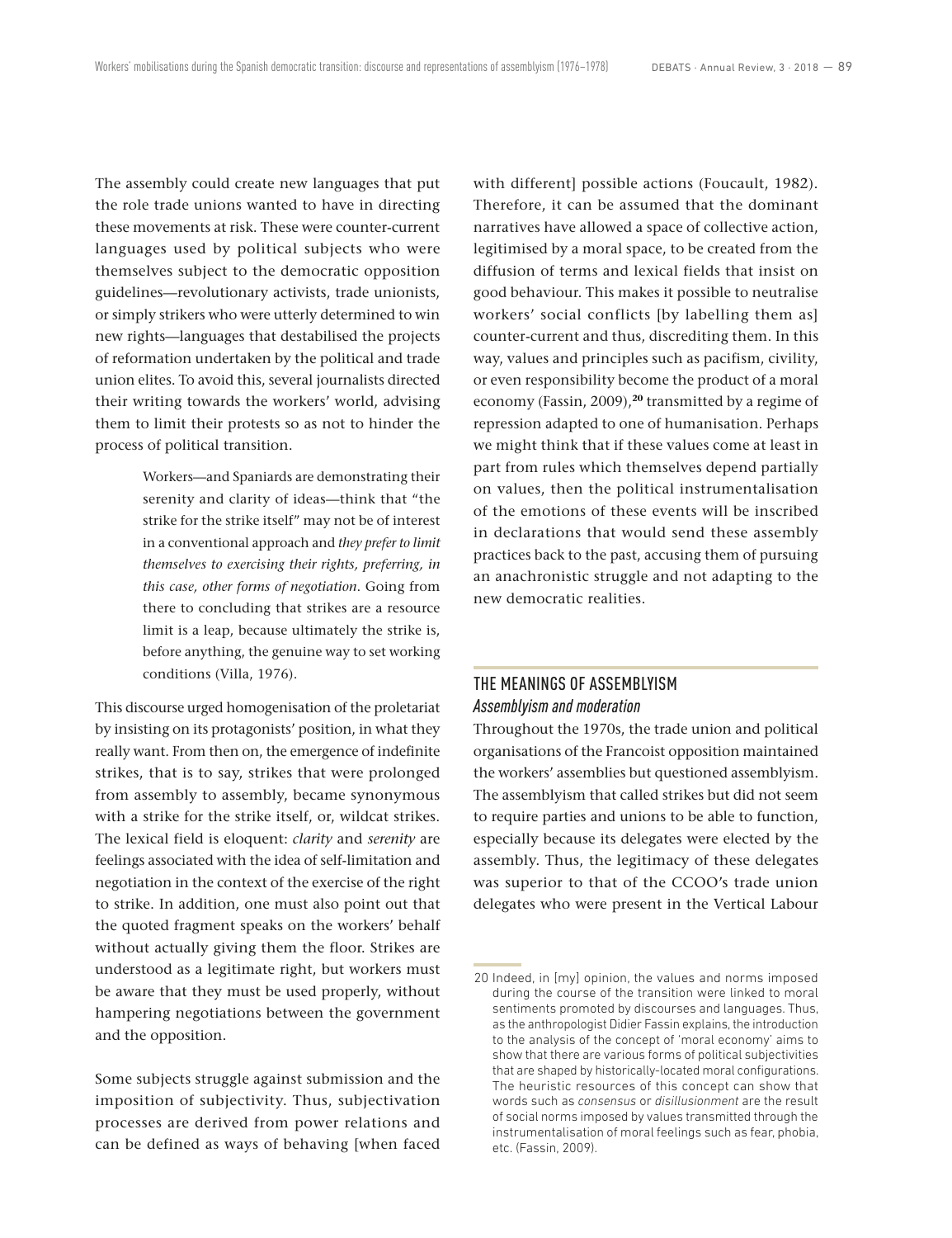Union apparatus.**<sup>21</sup>** Support for the assemblies by the political and union organisations was, therefore, nuanced and ambivalent, as evidenced by this PCE statement, published in *Nuestra Bandera, 81* (October 1975); according to J. A. Pérez: "[The assemblies] control the union positions, but do not drown them" (*apud* Pérez Pérez, 2001, p. 390).

However, many sectors of the CCOO were subject to the PCE's political rhetoric, and so many trade unionists decided to support and defend the sovereign nature of assemblies, their decision-making power, and the legitimacy of their elected delegates. In contrast, other central trade unions openly refused to consider these delegates as true representatives of the workers. This was the case with the UGT, which tried to establish its own space for union action in 1976. Above all, it feared a "process of assembly institutionalisation" (Perez Perez, 2001, p. 390) that would harm it as an organisation: "Avoid institutionalising the Assembly as a decision-making body, and thereby falling into an absolutely pernicious *basismo* for the organisation's effectiveness" (*apud* Pérez Pérez, 2001, p. 390).

However, although there were differences in positions in (and between) organisations in terms of the role of assemblies, the trade union centres were integrated into the official bodies of the opposition and, as such, opted for a strategy based on [leveraging] citizen pressure within interclass movements. This implied restricting the political space associated, up until then, with social struggles. These were incorporated into opposition organisations that contributed to spreading the idea that the workers' world was fundamentally peaceful, moderate, and followed the political and union leaders' discourse to the letter. Thus, several witnesses at the time contributed to extending the idea that all the democratic forces were working to create new legislation based on pacifist order and mobilisation:

The democratic political forces demand, without exception, order and legality, to them peaceful mobilisation seems the ideal instrument for democratic change [...] the world of work shows a remarkable moderation, both in the means that it uses and in the objectives that it fixes (Vidal-Beneyto, 1976).

The sociologist José Vidal-Beneyto insists that this "remarkable moderation" seems to be an echo of these "democratic political forces" which based their actions not on a possible social transformation or political rupture, but on the principles of order and legality. In this excerpt, everything happens as if the proletarian world, united and gathered behind its representatives, had deliberately opted for the self-containment of its political and union objectives so as not to hinder the ongoing negotiations at the top levels of the state. Thus, the myth of a model and peaceful transition was constructed based on a common ground in which the workers were a stabilising factor thanks to their moderation (Fernández de Castro, 1980). Far from having been the object of question, the idea that a world of workers trying to destabilise the Francoist regime before submitting to the parties and unions, conceals a series of statements that contribute to discrediting assembly action based on values that neutralises social movements that do not rely on the hegemony of democratic trade union centres.

# *Working and middle classes*

From the end of 1976, many editorialists dedicated themselves to altering the classical interpretations of workers' organisations based on the class struggle. Some authors tried to demonstrate that the left should have re-establish its general political program and stop relying on a social base exclusively comprising the working class. Rather, [they argued] that it should be open to other social groups:

> The left cannot be limited to these class proposals, because nobody can doubt the progressive, renovating, leftist character of broad sectors of the middle and lower bourgeoisie. Professionals, officials, executives, small businesses, etc. (Muñoz, 1976, p. 4)

<sup>21</sup> Sometimes, these union delegates were also elected by the assembly and, thanks to their status, could open the union premises to allow workers to meet inside the factory and not in outside places, such as churches.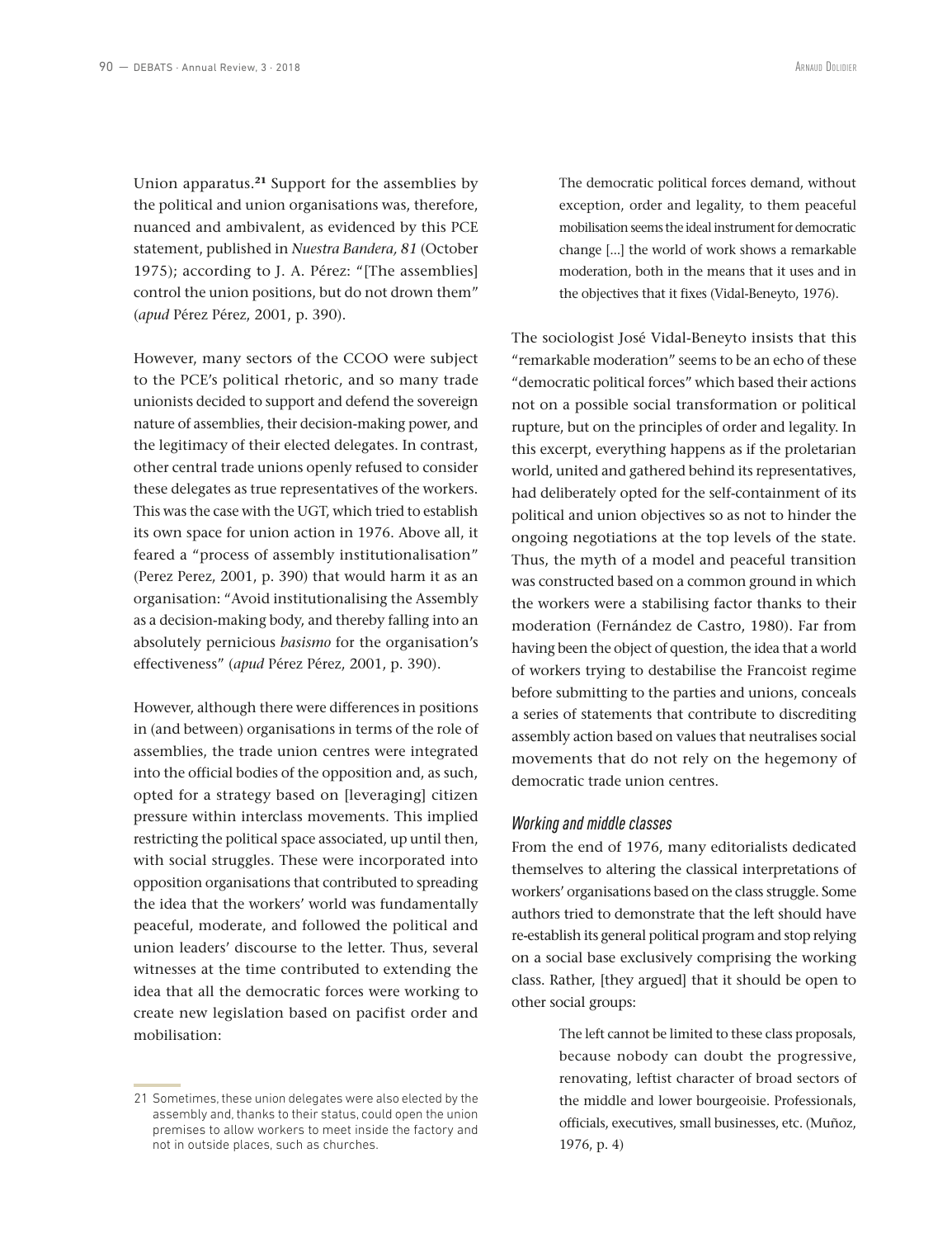The concept of the 'bourgeois left' allowed a group of individuals that did not specifically belong to the proletarian world to be integrated into the democratic field. This term reveals the will that some Spaniards had to dissolve class identities within a new political subject based on the imagination of the middle classes, into which the working class must be integrated. Therefore, we were witnessing the installation of a speculative game between, on the one hand, a working class linked to the ideas of radicalism, violence, and disorder and, on the other, middle classes charged with principles such as progress, change, and renewal. This made the transformation of the country possible if the latter were endowed with the means to build a political force that would move away from the Marxist and revolutionary interpretations that characterised the workers' and democratic organisations:

> The absence of a "bourgeois left" explains to a large extent the failure of that element in Spain to [the] change and renewal represented by definition by the left. While in other European countries the parties of the so-called bourgeois left contributed during the last part of the last century and the first third of the present [one] to the energetic transformation of structures and the modernisation of society, here there is nothing similar (Muñoz, 1976, p. 4).

The underlying idea in this editorial is that progress must be the work of society in general, and not of a particular class. The representations transmitted by the text are structured around the definition and characterisation of new forms of social relations that integrate all citizens in forms of collective participation within which struggle based on class alone could no longer be imagined. Thus, to build a new society, it was important to insist on the fact that: "The left cannot be the heritage of any group or of any kind, it must contain all who aspire to make this country a freer, more egalitarian society and more fair" (Muñoz, 1976, p. 4). From the Franco dictatorship until the arrival of the transition process of political change, the continuity of a mesocratic and 'mesodemocratic' discourse influenced the transformation of class identities and, at the same time, contributed to discrediting the socialist workers' movements when they elaborated specific directions for their assembly practices, accusing them of fomenting violence and confrontations instead of promoting dialogue and negotiation.

#### *Assemblyism: a negative reflection of democracy*

On 27 September 1977, *Diario 16* published an editorial entitled 'Assemblyist Radicalism' in which workers' social movements based on assembly were criticised. The legalisation of democratic parties and unions in April 1977, followed by legislative elections held in the same year and the organisation of future union elections planned for the end of the year and at the beginning of 1978, were accompanied by a series of news items addressed to the proletariat [asking them] to stop carrying out strikes not organised by the central trade unions. Thus, on the one hand, this editorial reveals the will of the dominant discourses to put an end to assembly strikes considered to be wildcat strikes, and on the other, to establish a uniform reading of the political situation in which assemblies, within the framework of factories, had lost their place inside trade union organisations. This text also shows that the union transition and the normalisation of the body of socialist workers was not achieved without setbacks. Because the problems that lasted until 1977 showed that the political situation was still unstable and that the mesodemocratic discourses that contributed to the construction of a new framework of pacified social relations collided with the workers who criticised these hegemonic representations. This editorial criticises the term assemblyist [when used] to oppose the existence of assembly movements:

> The assemblyism, which was the resource used by the workers against the Francoist trade unions, as a substitute force and in support of the unanimous request of "we want trade unions", now seeks to supplant those same unions that it claimed [to represent] (Diario 16, 1976).

According to the author, assembly was only a practical means when the trade union organisations were clandestine and, therefore, could not pretend to make the same demands as the unions that the proletarian world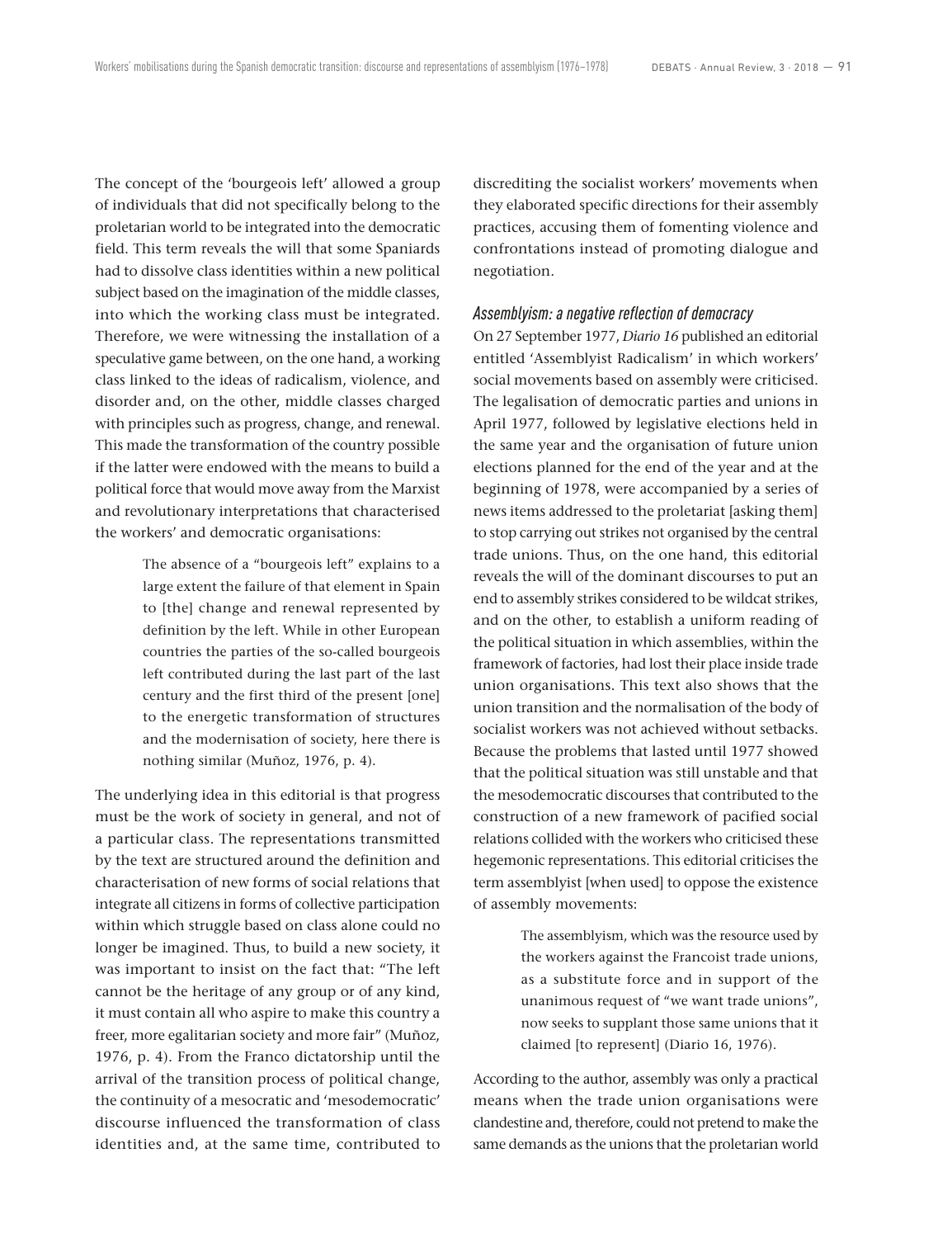*unanimously* did. This quote conceals the set of conflicts that participated in the construction of a new form of 'worker legality' based on the coordination of assemblies, by professional branches and/or provinces, and that rejected any form of union and/or political mediation. At the same time, it collaborates in the homogenisation of all its worker protagonists. They all seem to be guided by the same will and political objectives. The text offers a mechanical vision of the social and political change in which the assembly practices should voluntarily pass its position onto the democratic unions. Thus, assemblyism is seen as an obstacle to the proper functioning of the political process: "Assemblyism is reluctant to understand that its heroic era of struggle against Francoist unionism has passed. That now others must take a lead, the free unions" (*Diario 16*, 1976).

In this new democratic scenario, members who encouraged strikes and conflicts had to be replaced by others to ensure the proper progression of the transition process. But, what exactly about assemblyism would they reproach, and how would they define and characterise it within journalistic discourse? First, the principle of the assembly's sovereignty was put into question, and secondly, they claimed that its power of decision should be attributed to the central trade unions:

> As the assembly is sovereign, without thinking twice it goes to strike. The environmental emotion that a mass call always attracts, the vote by show of hands, the looks, the lack of responsibility that by deciding between everyone, no one will answer and the fact that the assembly is a body that ceases to exist at the end of the meeting, often favours more radical decisions [...]. The assembly is sovereign for everything except for thinking and debating the pros and cons of decisions beforehand (*Diario 16*, 1976).

The words expressed during the sovereign assemblies are relegated to emotional terrain and to a lack of responsibility derived from such decisions. According to the newspapers, the excitement caused by the collective agitation favoured the unleashing of impromptu strikes that disrupted the dialogue and negotiations. The author conveys the idea that far from promoting discourse, the meeting of workers in assembly reduces

their responsibility, as represented by voting by a show of hands. This democratic practice is interpreted as favouring more emotional than rational decisions, making them guilty of playing into the hands of radical forces. In addition, [this idea] is intimately linked to the principle of the assembly's sovereignty, which allows it, rather than the unions, to grant decision-making power. Therefore, assemblyism is synonymous with disorder. The text denounces the persistence of practices that reject union hegemony. Therefore, it attacks the principle of the sovereignty that some workers refused to grant to the newly legalised unions. Thus, the article reveals the meanings that different participants gave to assemblyism.

We can state that assemblyism hinders the proper functioning of the democratic process because it brings some participants who refuse to submit to the words of the political and union leaders to the public stage. This *Diario 16* editorial plays the role of the 'police' (in the Rancièran sense of the term) insofar as it establishes a symbolic frontier between those who 'understand' and who are, consequently, authorised to speak, and those who only express discontent, noise, and fury and whose speech is inaudible.**<sup>22</sup>** To support this idea, a series of negative features were dedicated to assemblyism in order to discredit it; for example, the absence of rules about how assemblies were to function and their [potential openness to] manipulation because of the absence of a quorum when voting on decisions. All of these aspects triggered strikes which were disastrous for the workers themselves. Thus, be it during the construction sector conflict in Asturias, or that in 1977 among the shoemakers of Elche in the province of Alicante, the workers: "Did not foresee that with their strike they would cause the closure due to bankruptcy and consequent unemployment of numerous subsidiary companies" (*Diario 16*, 1976).

<sup>22</sup> For Jacques Rancière, the police do not only designate repression and social control, but also the activities that order individuals in society in terms of the functions, places, and titles they occupy. Thus, "the principle that the police have always divided humanity into those who show discontent, anger, and hysteria and those who are simply thought to" (Rancière, 2009, p. 114–116).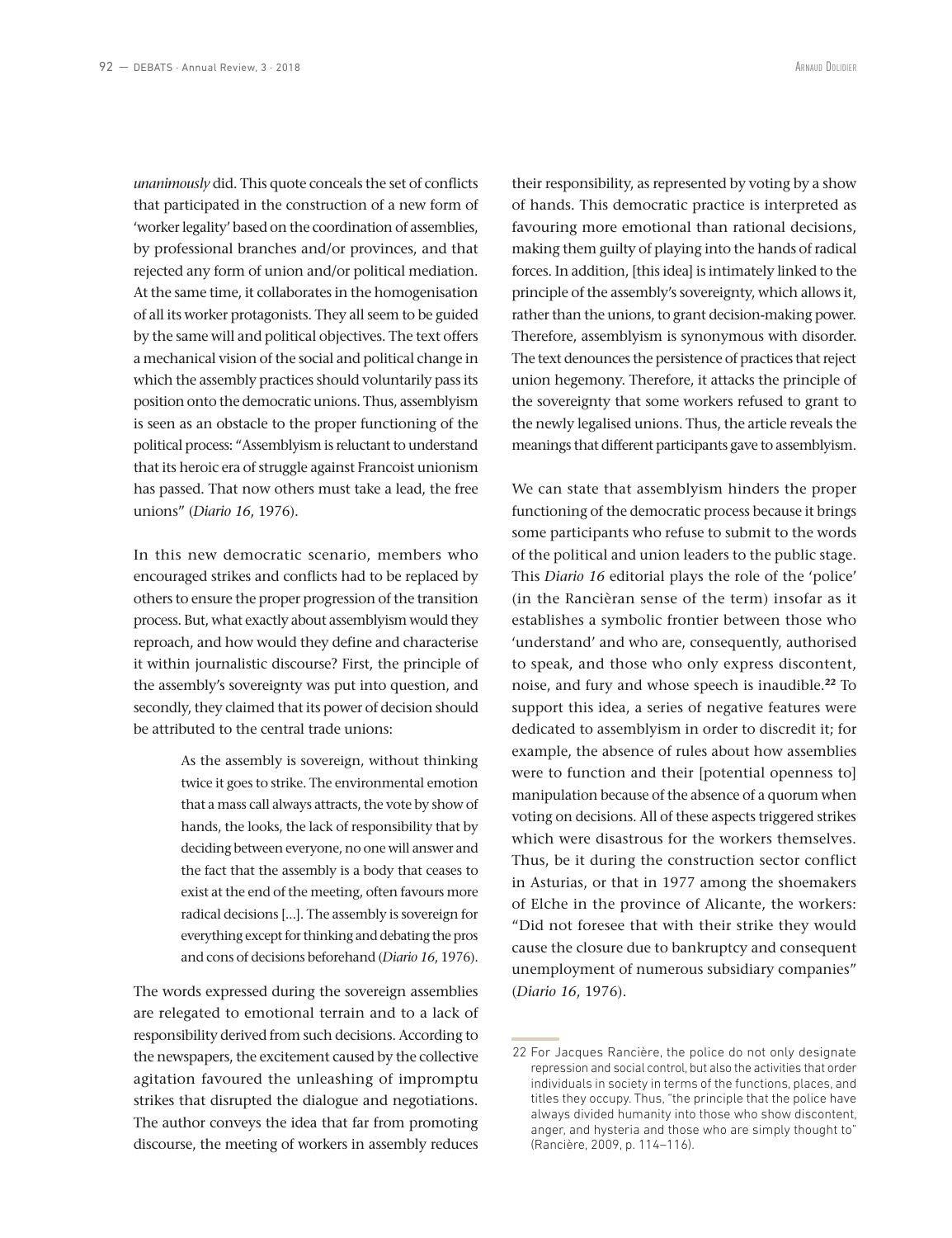It is important to emphasise that this declaration participates in the inversion of responsibilities: the political and employer elites were no longer responsible for the economic crisis, but rather, the workers and their strikes, were contributing to increasing unemployment and causing the closure of their employers' companies. The editorial concludes with a call to organise union elections in order to institutionalise new forms of social relations within company frameworks which would be capable of neutralising the radical potential of assemblies.

# *Trade unionism and assemblyism*

With the signing of the Moncloa Pacts in October 1977, we witnessed the promotion of a new type of wage relationship similar to those of other European countries and whose neocorporatist character was based on social dialogue. Trade unions no longer had a function in social transformation, but rather, played an official and institutionalised role in the distribution of wealth and the definition of a legal framework for workers. This model of social dialogue has its origins in collective bargaining, whose best expression was the agreements made between social actors and the state. But, contrary to the dominant perceptions of that period, the union transition, that is, the transition from a dictatorial unionism to a democratic unionism, did not occur without fears and uncertainties. The political and union forces were aware that they should impede the other political alternatives present in the world of factories. This implied the mandatory integration of assembly work into a new kind of trade unionism**<sup>23</sup>**, as can be seen in the *El País* editorial on 22 October 1977: "Mr. Camacho is in favour of a controlled assembly because he considers that the Commissions have sufficient experience, skill, and strength to exercise such control. But it is not at all certain that this optimism is confirmed by the facts" (Various Authors, 2004, p. 37–38).

After the union elections of late 1977 and early 1978, the CCOO held its first conference in May the same year. This was a year of transition in the process of democratic change, with the approval of the Spanish Constitution in December. At the same time in the world of workers, the establishment of works councils allowed any form of assembly to be marginalised. During this conference, union members debated their next actions to guarantee this new institutional framework. From this perspective, the link established by the outgoing management emphasises the risk represented by assemblyism:

> When speaking about assemblies, a fundamental element in the CCOO's trade union practice, we must clearly specify the character they must have. *It is very easy to fall into assemblyism*, which most often causes the withdrawal of worker participation, and therefore *we must flee from this danger*. Because the assemblyism occurs when a serious and peaceful discussion of problems is not guaranteed, such as when assemblies are convened in which no clear issues or ones of little importance are dealt with.**<sup>24</sup>**

Therefore, assemblyism is synonymous with threat and danger. Its meanings are linked to the construction of a framework of mesodemocratic citizenship, which tends to build a social space of protest whose legitimacy is based on attitudes characterised as 'responsible and civic' and distances itself from any form of confrontation. In 1978, assemblyism was still accused of fomenting violence through indefinite strikes. The same criticisms were made about it in 1976, but this time they were more direct and less ambivalent and took into account the importance acquired by the unions in general and by the CCOO in particular, since their legalisation in April 1977:

> The indefinite strikes ended with their only support, that of the pickets, and no longer exercise their authority and "moral" pressure, but rather, physical coercion (that is, the action is no longer taken with the agreement of the assembly, but through the act of physical coercion), which ends up being an element which loses them prestige.**<sup>25</sup>**

<sup>23</sup> The leaders of CCOO use the expression 'a new type of unionism' to refer to unionism that integrates assembly practices into their organisation.

<sup>24</sup> General Report to Congress presented by the outgoing secretariat, 12–15 May 1978.

<sup>25</sup> See the previous note.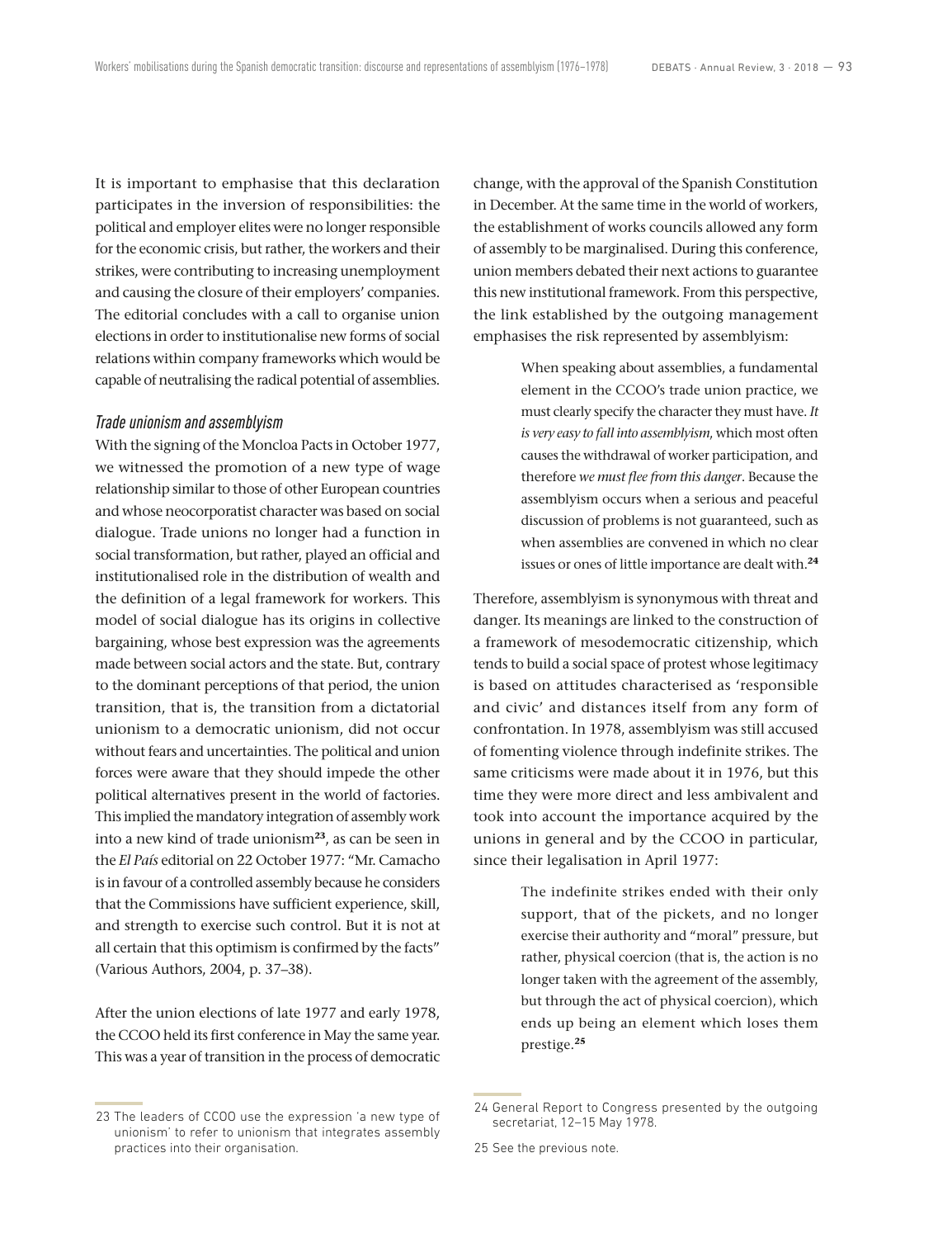These prestige-giving or discrediting categorisations show that the labour world of 1978 no longer enjoyed the legitimacy the anti-Franco struggle had given it. At that time, they had to convince public opinion of the validity of their actions. Anti-Franco values referred to outmoded assemblyist practices, while trade unions relied on new democratic principles to justify their sectoral strikes. From that moment on, the institutionalisation of a new wage relations framework within factories was based on the idea that a strict model of union action that moves away from assemblyist practices had to be built. To legitimise these new social practices and discredit those that were inherited from the anti-Franco struggle, the discourse insisted on the fact that radical forms of mobilisation made the control of strikes possible:

> Experience shows us that, not infrequently, claims that do not correspond to reality have led to actions that have been a failure for workers. [...] The strikes, which are the highest form of workers' struggle, should not be indefinite, especially in our current circumstances, but of a fixed duration before their beginning.**<sup>26</sup>**

To ensure this new framework for union action would be compatible with the arrival of a new democratic regime, trade union activists also insisted that assemblies should only be called by the unions, because these had the legitimacy to promote calls to strike. In addition, where certain practices seemed to be an essential component of class identities, their integration into a field of citizen action was accompanied by the loss of prestige of various types of participation and decision; the first of these was the secret vote instead of voting by show of hands: "The preparation of assemblies is the responsibility of the union, not only in its content but [also] to achieve a massive participation. And especially, in times of conflict, the use secret votes".**<sup>27</sup>**

From 1976, if not earlier, the indefinite nature of strikes was already the subject of fierce battles within labour movements. In 1978, these types of strikes were put into doubt by the main democratic union because they were accompanied by physical pressures—violence—which was incompatible with democracy. Likewise, although they had achieved their main objective, the establishment of democratic freedoms, the workers' movement searched for a new legitimacy when executing new mobilisations in 1978 and 1979. In the future, if strike movements were to take place and people were to welcome them, they would have to adapt to the new rules of the game, which excluded [the possibility of] violence or any kind of physical pressure. The presence of the concept of 'discrediting' in the subsequent quotation must be interpreted within this scenario. If a social movement now wanted to be legitimate, it had to win the favour of public opinion, thus showing that the flag of the anti-Franco struggle was no longer the order of the day and that assemblyism characterised by indefinite strikes had to disappear. For the CCOO this meant that, in the sphere of businesses, to avoid orienting assemblies towards other forms of action, their preparation had to precede their convocation:

> Preparing assemblies and guiding them is an essential task of our work in the company. Hence we make company assemblies very effective instruments within which the decisions that most interest workers are taken [...]. If this is not done in this way, the assembly may degenerate into confrontations that divide the workers, into achievable or non-achievable agreements, etc., which would discredit this instrument of discussion and agreement.**<sup>28</sup>**

Here we can observe the same arguments proposed by the trade union organisations since 1976. But in 1978, the criticisms directed at assemblyism were accompanied by the willingness of unions to precisely define the scope of their in companies, thus also

<sup>26</sup> See note 25.

<sup>27</sup> See note 25.

<sup>28</sup> ANC, 'Organic structure and role of the different areas of CCOO', Internal Document, 1978.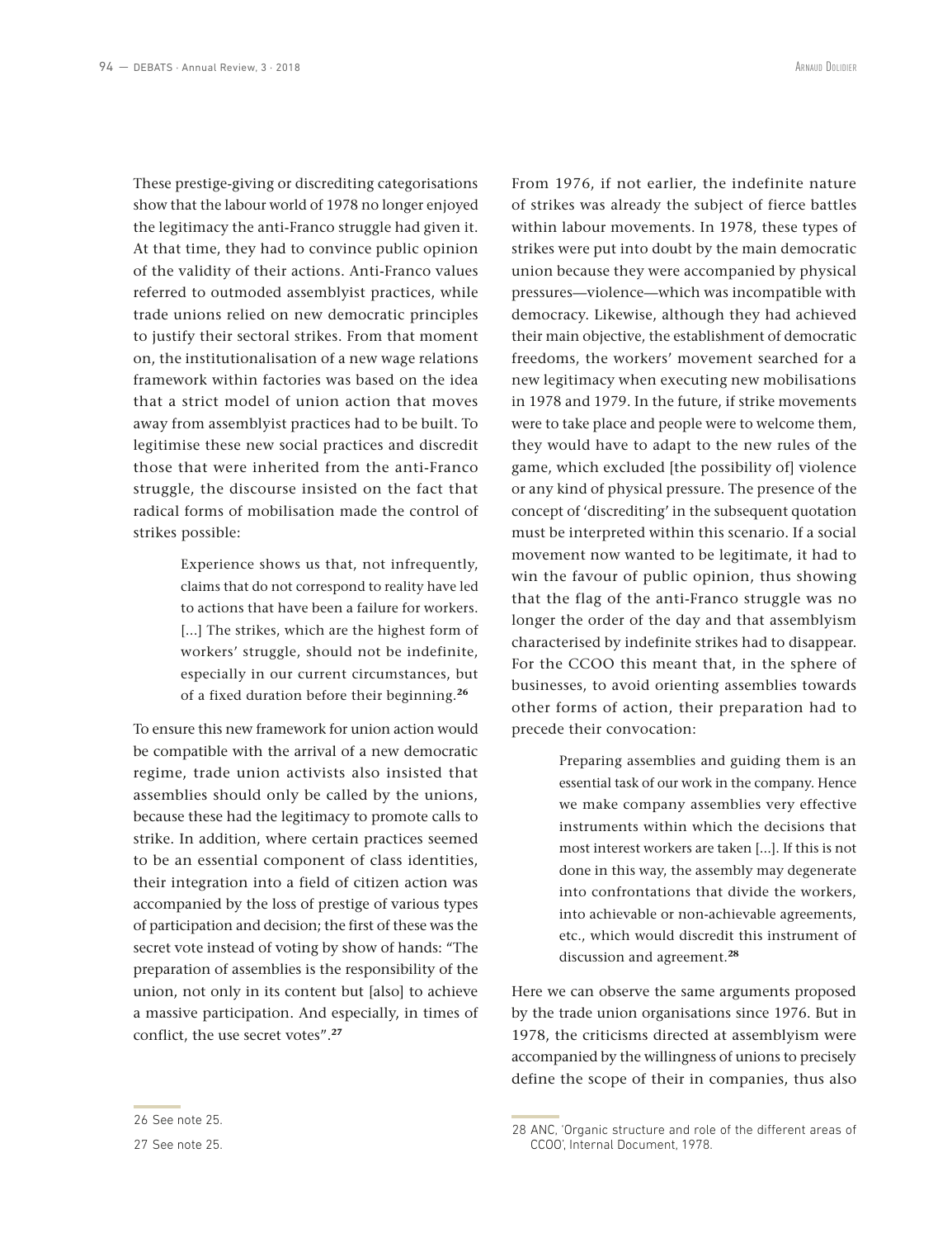obliging them to explain what assemblies should be, while organising and ritualising their calls to action and objectives.

# CONCLUSION

The meritocratic discourse supported by representation of the middle classes was linked, in the world of workers, to a hegemonic project that aspired to monopolise social representation with the aim of guaranteeing the success of the transition process by subsuming the workers' protest assemblies. Thus, the political challenges linked to the meanings associated with the term *assemblyism* seemed to be inscribed into the construction of a democratic political culture whose function was to normalise and regulate conflict situations. The emergence and centrality of new representations based on the middle classes were served by the diffusion of values and principles which allowed the political alternatives that resisted to be discredited, with the exception of discursive colonisations.**<sup>29</sup>** Thus, as the transition progressed, reporters from the intellectual and political media, as well as journalists and union leaders, built a new conceptual sphere accompanied by discourses that discredited assemblyist practices and accused them of destabilising the political process in progress.

Terms such as *wildcat strike*, *moderation*, *negotiation*, *reform*, etc., were introduced in the lexical repertoire of Spanish democratisation, founded on a morality that took possession of the languages' signifiers so that it would influence the course of collective action. Thus, from 1978, the institutionalisation of a new framework for social relations in the world of work and the containment of the social movements of assembly workers, were not the mechanical result of economic, social, and political conditions nor their speculative transcription from cultural factors, but rather, because their meanings became inscribed into discourses which [were able to] mobilise values and principles, allowing the legitimisation of new norms and the marginalisation of practices considered incompatible with democracy. During the 1970s, and even more after the death of the dictator, learning to become a democracy was a multiform process, marked in the world of workers by the plurality of opinions, ideas, and political projects. Subsequent teleological readings have contributed to us leaving behind the idea that this learning was based, in part, on power relationships and the will to establish hegemonic political projects which crossed the invisibility of words into the counter-current.

## BIBLIOGRAPHIC REFERENCES

*AA. VV.* (2004). *Los incontrolados. Crónica de la España salvaje (1976-1981).* Madrid: Klinamen.

- Andrade, J. A. (2012). *El PCE y el PSOE en (la) Transición. La evolución ideológica de la izquierda durante el proceso de cambio político*. Madrid: Siglo XXI.
- Amorós, M. (2008). Génesis y auge de la autonomía obrera en España (1970-1976). In *AA. VV*., *Por la memoria anticapitalista. Reflexiones sobre la autonomía* (p. 23-54). Madrid: Klinamen.
- Babiano, J. (2012). El mundo del trabajo durante el franquismo. Algunos comentarios en relación con la historiografía. *Ayer, 88*, 229-243.
- Baby, S. (2012). *Le mythe de la transition pacifique. Violence et politique en Espagne (1975-1982)*. Madrid: Casa de Velázquez.
- Bartolomé, J. (2005). La CNT frente a los pactos sociales (1976-1984). In *Actas del Congreso La Transición de la dictadura franquista a la democracia* (p. 264-272). Barcelona: UAB/CEFID.
- Bazzana-André, B. (2006). *Mitos y mentiras de la Transició*n. Barcelona: El Viejo Topo.

<sup>29</sup> The term *colonisation* comes from postcolonial studies and was adopted by historians such as Jesús Izquierdo Martín (2012). The concept means that some narratives that subsume experiences and institute subjects as subordinates are imposed upon the community.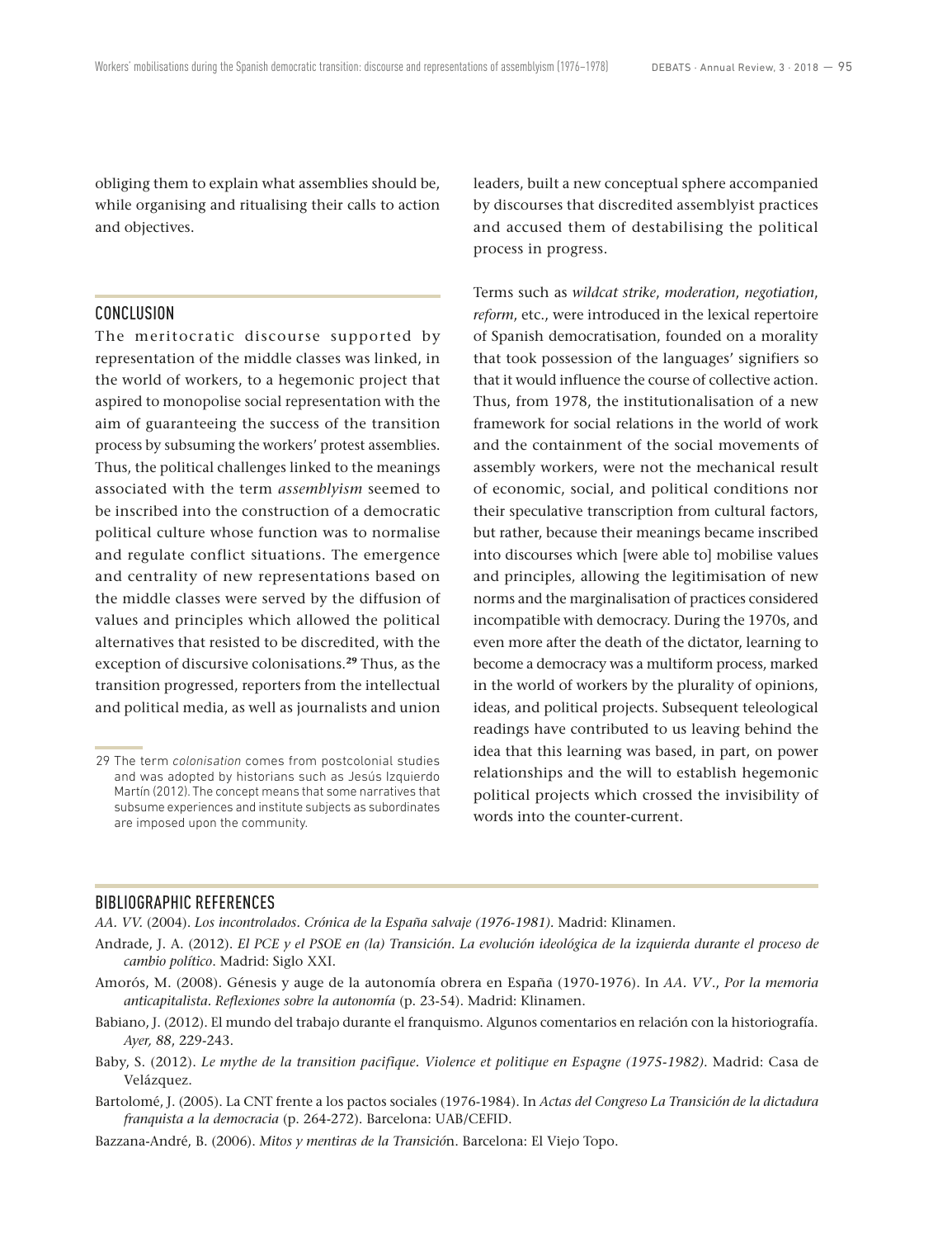- Carniceros, C., and Pérez, J. A. (2005). ¡Todo el poder a la asamblea! Vitoria 1976. In *Actas del Congreso La Transición de la dictadura franquista a la democracia* (p. 279-288). Barcelona: UAB/CEFID.
- Casanellas, P., and Martínez, R. (2012). L'esquerra de l'esquerra. *Quaderns d'Illacrua, 128*, 1-13.
- *Diario 16* (27 September 1977). El radicalismo asambleario.
- Díaz, J. A. (1977). *Luchas internas en Comisiones Obreras.* Barcelona: Bruguera.
- Domènech, X. (2012). *Cambio político y movimiento obrero bajo el franquismo. Lucha de clases, dictadura y democracia (1939-1977)*. Barcelona: Icaria Editorial.
- Durán, R. (2000). *Contención y transgresión. Las movilizaciones sociales y el Estado en las transiciones española y portuguesa*. Madrid: Centro de Estudios Políticos y Constitucionales.
- *El País* (13 May 1976). Actualmente, todas las huelgas son salvajes.
- *El País* (7 July 1976). Necesidad de una sociedad más abierta y menos artificial.
- Fassin, D. (2009). Les économies morales revisitées, *Anales HSS, 69*(6), 1237-1266.
- Fernández, J. (2008). El lenguaje de la democracia: ¿crisis conceptual o crisis de sistema? *Revista de Occidente, 322*, 5-36.
- Fernández de Castro, I. (1980). Los obreros, factor de estabilidad en el cambio. *Tiempo de Historia, 72*, 134-147.
- Foucault, M. (1982). Le sujet et le pouvoir. In M. Foucault (2001), *Dits et Écrits, II* (p. 1041-1062). Paris: Gallimard.
- Fuentes, J. F. (2008). Clase media. In J. F. Fuentes, y J. Fernández (dirs.), *Diccionario político y social del siglo xx español* (p. 240-249). Madrid: Alianza.
- Gallego, F. (2008). *El mito de la transición: la crisis del franquismo y los orígenes de la democracia (1973-1977)*. Barcelona: Crítica.
- García, M. A. (2008). Las huelgas laborales en el Estado español. Tendencias, motivos, distribución y convocantes. *Arxius, 18*, 93-117.
- Godicheau, F. (ed.) (2014). *Democracia inocua. Lo que el postfranquismo ha hecho de nosotros*. Madrid: Contratiempo.
- González, L. (19 October 1976). Instituir la democracia. *Diario 16*.
- Hernández, J. (1972). Aproximación a la historia de las Comisiones obreras y de las tendencias forjadas en su seno. *Cuadernos de Ruedo Ibérico*, *39-40*, 57-79.
- Izquierdo, J., y Arroyo, P. (2012). Españolitud. La subjetividad de la memoria frágil en la España reciente. In P. Arroyo (coord.), *Pensar los estudios culturales desde España: reflexiones fragmentadas* (p. 205-229). Madrid: Verbum.
- Laiz, C. (1995). *La lucha final. Los partidos de la izquierda radical durante la transición española*. Madrid: Los Libros de la Catarata.
- López, S. (2008). La relación capital/trabajo durante el franquismo. In Espai en Blanc (coord.), *Luchas autónomas en*  los años setenta. Del antagonismo obrero al malestar social (p. 29-79). Madrid: Traficantes de Sueños.
- Molinero, C. (2011). Comisiones Obreras: de la lucha antifranquista a la acción sindical en un nuevo escenario económico y político. In R. Quirosa-Cheyrouse (coord.), *La sociedad española en la Transición. Los movimientos sociales en el proceso democratizado*r (p. 147-159). Madrid: Biblioteca Nueva.
- Molinero, C., and Ysàs, P. (1998). *Productores disciplinados y minorías subversivas. Clase obrera y conflictividad laboral en la España franquista*. Madrid: Siglo XXI.
- Muñoz, A. (21 October 1976). El porvenir de la izquierda española. *Diario 16*.
- Nexo Autonomía (2002). Autonomía obrera y transición democrática. Una aproximación critica. In F. Quintana (coord.), *Asalto a la fábrica. Luchas autónomas y reestructuración capitalista 1960-1990* (p. 13-79). Barcelona: Alikornio.
- Pérez Ledesma, M. (1994). Cuando lleguen los días de la cólera (movimientos sociales, teoría e historia). *Zona abierta, 34*, 51-120.
- Pérez Ledesma, M. (2006). Nuevos y viejos movimientos sociales en la Transición. In C. Molinero (ed.), *La Transición. Treinta años después. De la dictadura a la instauración y consolidación de la democracia* (p. 117-151). Barcelona: Península.
- Pérez Pérez, J. A. (2006). El asambleísmo laboral en el País Vasco. De la dictadura a la democracia. In A. Mateos, and A. Herrerin (eds.). *La España del presente: de la dictadura a la democracia*, vol. 7 (p. 83-102). Madrid: Asociación de Historiadores del Presente.
- Pérez Pérez, J. A. (2001). *Los años del acero: la transformación del mundo laboral en el área industrial del gran Bilbao (1958- 1977). Trabajadores, convenios y conflictos.* Madrid: Biblioteca Nueva.
- Rancière, J. (2009). *Et tant pis pour les gens fatigués.* Paris: Éditions Amsterdam.